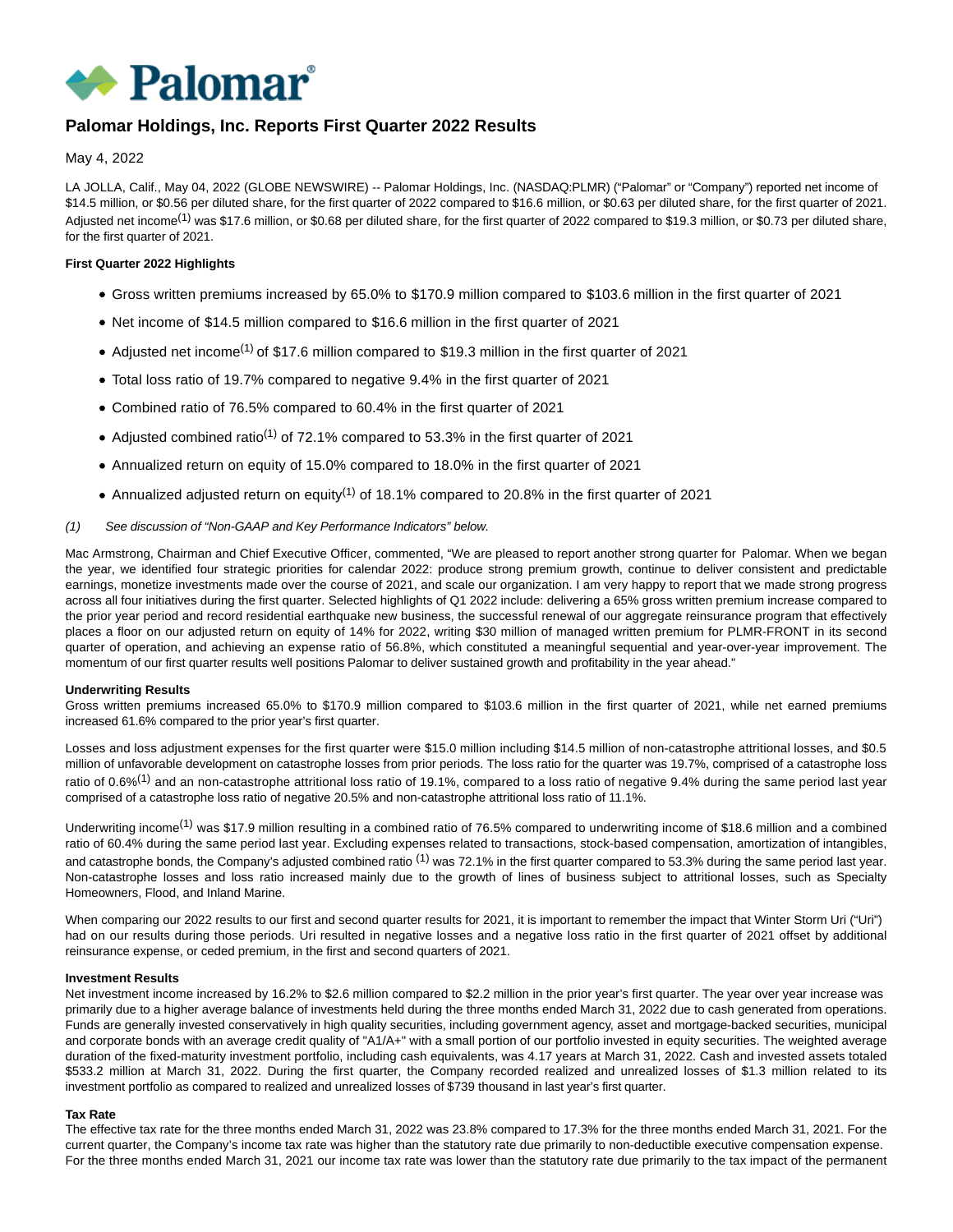component of employee stock option exercises.

#### **Stockholders' Equity and Returns**

Stockholders' equity was \$380.4 million at March 31, 2022 compared to \$394.2 million at December 31, 2021. For the three months ended March 31, 2022, the Company's annualized return on equity was 15.0% compared to 18.0% for the same period in the prior year while adjusted return on equity<sup>(1)</sup> was 18.1% compared to 20.8% for the same period in the prior year. During the current quarter, the Company repurchased 219,061 shares, or \$13.0 million, of the Company's previously announced \$100 million share repurchase authorization.

### **Full Year 2022 Outlook**

For the full year 2022, the Company expects to achieve adjusted net income of \$80 million to \$85 million.

### **Conference Call**

As previously announced, Palomar will host a conference call Thursday May 5, 2022, to discuss its first quarter 2022 results at 12:00 p.m. (Eastern Time). The conference call can be accessed by dialing 1-877-423-9813 (domestic) or 1-201-689-8573 (international) and asking for the Palomar First Quarter 2022 Earnings Call. A telephonic replay will be available starting at 3:00 p.m (Eastern Time) on May 5, 2022 and can be accessed by dialing 1-844-512-2921, or for international callers 1-412-317-6671 and providing the access code 13728464. The telephonic replay will be available until 11:59 pm (Eastern Time) on May 12, 2022.

Interested investors and other parties may also listen to a simultaneous webcast of the conference call by logging onto the investor relations section of the Company's website at [http://ir.palomarspecialty.com/.](http://ir.palomarspecialty.com/) The online replay will remain available for a limited time beginning immediately following the call.

### **About Palomar Holdings, Inc.**

Palomar Holdings, Inc. is the holding company of subsidiaries Palomar Specialty Insurance Company ("PSIC"), Palomar Specialty Reinsurance Company Bermuda Ltd., Palomar Insurance Agency, Inc. and Palomar Excess and Surplus Insurance Company ("PESIC"). Palomar is an innovative insurer that focuses on the provision of specialty insurance for residential and commercial clients. Palomar's underwriting and analytical expertise allow it to concentrate on certain markets that it believes are underserved by other insurance companies, such as the markets for earthquake, hurricane and flood insurance. Palomar's insurance subsidiaries, Palomar Specialty Insurance Company, Palomar Specialty Reinsurance Company Bermuda Ltd., and Palomar Excess and Surplus Insurance Company, have a financial strength rating of "A-" (Excellent) from A.M. Best.

To learn more, visit **PLMR.com**.

Follow Palomar on Facebook, LinkedIn and Twitter: @PLMRInsurance

### **Non-GAAP and Key Performance Indicators**

Palomar discusses certain key performance indicators, described below, which provide useful information about the Company's business and the operational factors underlying the Company's financial performance.

Underwriting revenue is a non-GAAP financial measure defined as total revenue, excluding net investment income and net realized and unrealized gains and losses on investments. See "Reconciliation of Non-GAAP Financial Measures" for a reconciliation of total revenue calculated in accordance with GAAP to underwriting revenue.

Underwriting income is a non-GAAP financial measure defined as income before income taxes excluding net investment income and net realized and unrealized gains and losses on investments. See "Reconciliation of Non-GAAP Financial Measures" for a reconciliation of income before income taxes calculated in accordance with GAAP to underwriting income.

Adjusted net income is a non-GAAP financial measure defined as net income excluding the impact of certain items that may not be indicative of underlying business trends, operating results, or future outlook, net of tax impact. Palomar calculates the tax impact only on adjustments which would be included in calculating the Company's income tax expense using the estimated tax rate at which the company received a deduction for these adjustments. See "Reconciliation of Non-GAAP Financial Measures" for a reconciliation of net income calculated in accordance with GAAP to adjusted net income.

Return on equity is net income expressed on an annualized basis as a percentage of average beginning and ending stockholders' equity during the period.

Annualized adjusted return on equity is a non-GAAP financial measure defined as adjusted net income expressed on an annualized basis as a percentage of average beginning and ending stockholders' equity during the period. See "Reconciliation of Non-GAAP Financial Measures" for a reconciliation of return on equity calculated using unadjusted GAAP numbers to adjusted return on equity.

Loss ratio, expressed as a percentage, is the ratio of losses and loss adjustment expenses, to net earned premiums.

Expense ratio, expressed as a percentage, is the ratio of acquisition and other underwriting expenses, net of commission and other income to net earned premiums.

Combined ratio is defined as the sum of the loss ratio and the expense ratio. A combined ratio under 100% generally indicates an underwriting profit. A combined ratio over 100% generally indicates an underwriting loss.

Adjusted combined ratio is a non-GAAP financial measure defined as the sum of the loss ratio and the expense ratio calculated excluding the impact of certain items that may not be indicative of underlying business trends, operating results, or future outlook. See "Reconciliation of Non-GAAP Financial Measures" for a reconciliation of combined ratio calculated using unadjusted GAAP numbers to adjusted combined ratio.

Diluted adjusted earnings per share is a non-GAAP financial measure defined as adjusted net income divided by the weighted-average common shares outstanding for the period, reflecting the dilution which could occur if equity-based awards are converted into common share equivalents as calculated using the treasury stock method. See "Reconciliation of Non-GAAP Financial Measures" for a reconciliation of diluted earnings per share calculated in accordance with GAAP to diluted adjusted earnings per share.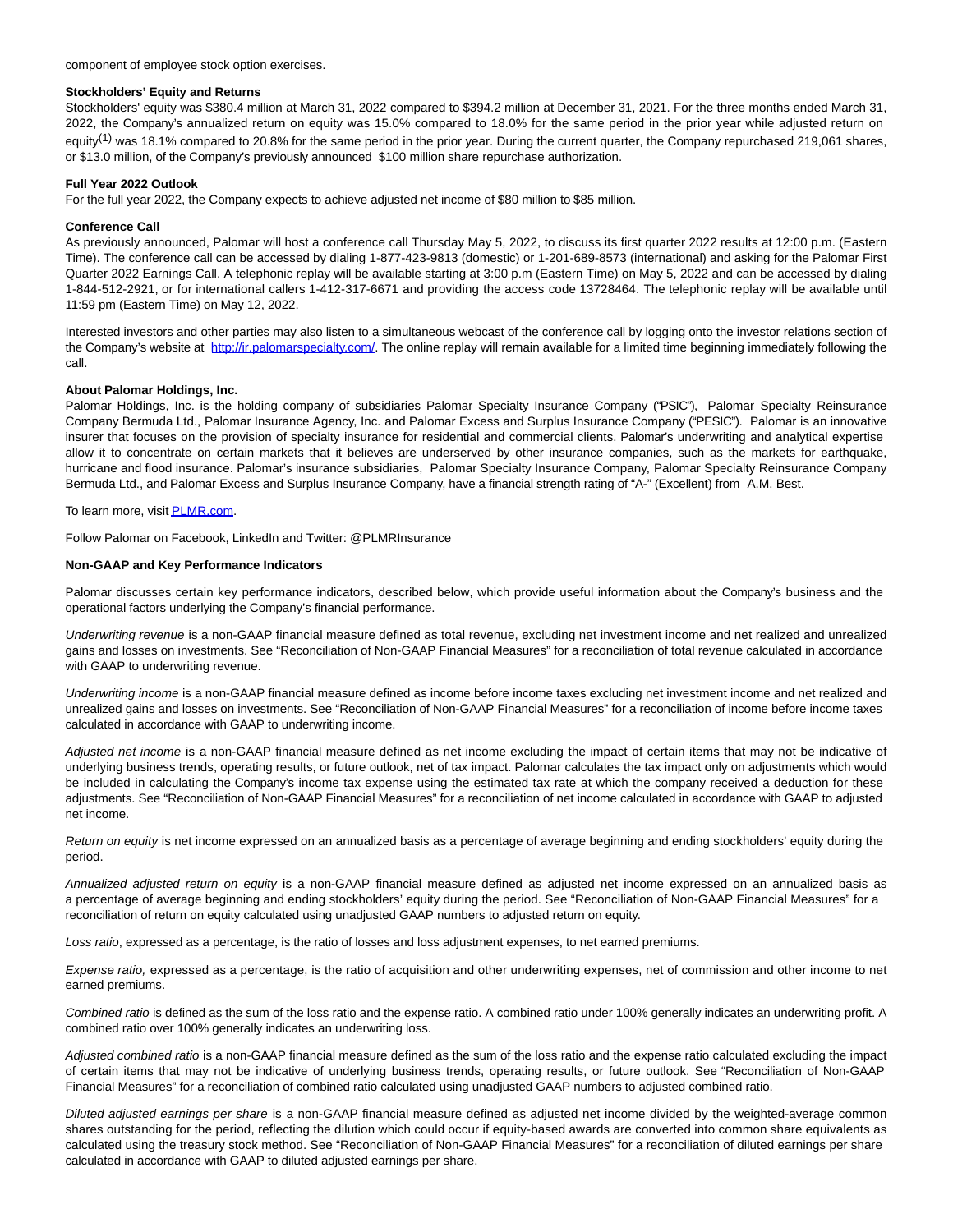Catastrophe loss ratio is a non-GAAP financial measure defined as the ratio of catastrophe losses to net earned premiums. See "Reconciliation of Non-GAAP Financial Measures" for a reconciliation of loss ratio calculated using unadjusted GAAP numbers to catastrophe loss ratio.

Adjusted combined ratio excluding catastrophe losses is a non-GAAP financial measure defined as adjusted combined ratio excluding the impact of catastrophe losses. See "Reconciliation of Non-GAAP Financial Measures" for a reconciliation of combined ratio calculated using unadjusted GAAP numbers to adjusted combined ratio excluding catastrophe losses.

Tangible stockholders' equity is a non-GAAP financial measure defined as stockholders' equity less intangible assets. See "Reconciliation of Non-GAAP Financial Measures" for a reconciliation of stockholders' equity calculated in accordance with GAAP to tangible stockholders' equity.

#### **Safe Harbor Statement**

Palomar cautions you that statements contained in this press release may regard matters that are not historical facts but are forward-looking statements. These statements are based on the company's current beliefs and expectations. The inclusion of forward-looking statements should not be regarded as a representation by Palomar that any of its plans will be achieved. Actual results may differ from those set forth in this press release due to the risks and uncertainties inherent in the Company's business. The forward-looking statements are typically, but not always, identified through use of the words "believe," "expect," "enable," "may," "will," "could," "intends," "estimate," "anticipate," "plan," "predict," "probable," "potential," "possible," "should," "continue," and other words of similar meaning. Actual results could differ materially from the expectations contained in forwardlooking statements as a result of several factors, including unexpected expenditures and costs, unexpected results or delays in development and regulatory review, regulatory approval requirements, the frequency and severity of adverse events and competitive conditions. These and other factors that may result in differences are discussed in greater detail in the Company's filings with the Securities and Exchange Commission. You are cautioned not to place undue reliance on these forward-looking statements, which speak only as of the date hereof, and the Company undertakes no obligation to update such statements to reflect events that occur or circumstances that exist after the date hereof. All forward-looking statements are qualified in their entirety by this cautionary statement, which is made under the safe harbor provisions of the Private Securities Litigation Reform Act of 1995.

#### **Contact**

Media Inquiries Bill Bold 1-619-890-5972 [bbold@plmr.com](mailto:bbold@plmr.com)

Investor Relations Jamie Lillis 1-203-428-3223 [investors@plmr.com](mailto:investors@plmr.com%C2%A0%C2%A0%C2%A0)  Source: Palomar Holdings, Inc.

### Summary of Operating Results

The following table summarizes the Company's results for the three months ended March 31, 2022 and 2021:

|                                                           |                                          | Three months ended |    |           |    |           |           |  |  |
|-----------------------------------------------------------|------------------------------------------|--------------------|----|-----------|----|-----------|-----------|--|--|
|                                                           | March 31,                                |                    |    |           |    |           |           |  |  |
|                                                           |                                          | 2022               |    | 2021      |    | Change    | % Change  |  |  |
|                                                           | (\$ in thousands, except per share data) |                    |    |           |    |           |           |  |  |
| Gross written premiums                                    | \$                                       | 170.934            | \$ | 103,577   | \$ | 67,357    | 65.0 %    |  |  |
| Ceded written premiums                                    |                                          | (89, 552)          |    | (43, 364) |    | (46, 188) | 106.5 %   |  |  |
| Net written premiums                                      |                                          | 81,382             |    | 60,213    |    | 21,169    | 35.2 %    |  |  |
| Net earned premiums                                       |                                          | 76,032             |    | 47,053    |    | 28,979    | 61.6 %    |  |  |
| Commission and other income                               |                                          | 777                |    | 711       |    | 66        | 9.3 %     |  |  |
| Total underwriting revenue (1)                            |                                          | 76,809             |    | 47,764    |    | 29,045    | 60.8 %    |  |  |
| Losses and loss adjustment expenses                       |                                          | 14,954             |    | (4, 423)  |    | 19,377    | <b>NM</b> |  |  |
| Acquisition expenses                                      |                                          | 28,054             |    | 19,313    |    | 8,741     | 45.3 %    |  |  |
| Other underwriting expenses                               |                                          | 15,925             |    | 14,248    |    | 1,677     | 11.8 %    |  |  |
| Underwriting income (1)                                   |                                          | 17,876             |    | 18,626    |    | (750)     | (4.0) %   |  |  |
| Interest expense                                          |                                          | (93)               |    |           |    | (93)      | <b>NM</b> |  |  |
| Net investment income                                     |                                          | 2,579              |    | 2,219     |    | 360       | 16.2 %    |  |  |
| Net realized and unrealized losses on investments         |                                          | (1,278)            |    | (739)     |    | (539)     | 72.9 %    |  |  |
| Income before income taxes                                |                                          | 19,084             |    | 20,106    |    | (1,022)   | (5.1) %   |  |  |
| Income tax expense                                        |                                          | 4,547              |    | 3,476     |    | 1,071     | 30.8 %    |  |  |
| Net income                                                | \$                                       | 14,537             | \$ | 16,630    | \$ | (2,093)   | (12.6) %  |  |  |
| Adjustments:                                              |                                          |                    |    |           |    |           |           |  |  |
| Expenses associated with transactions and stock offerings |                                          | 86                 |    | 410       |    | (324)     | (79.0) %  |  |  |
| Stock-based compensation expense                          |                                          | 2,760              |    | 938       |    | 1,822     | 194.2 %   |  |  |
| Amortization of intangibles                               |                                          | 315                |    | 337       |    | (22)      | (6.5) %   |  |  |
| Expenses associated with catastrophe bond, net of rebate  |                                          | 200                |    | 1,683     |    | (1,483)   | <b>NM</b> |  |  |
| Tax impact                                                |                                          | (325)              |    | (712)     |    | 387       | <b>NM</b> |  |  |
| Adjusted net income (1)                                   | \$                                       | 17,573             | \$ | 19,286    | \$ | (1,713)   | (8.9) %   |  |  |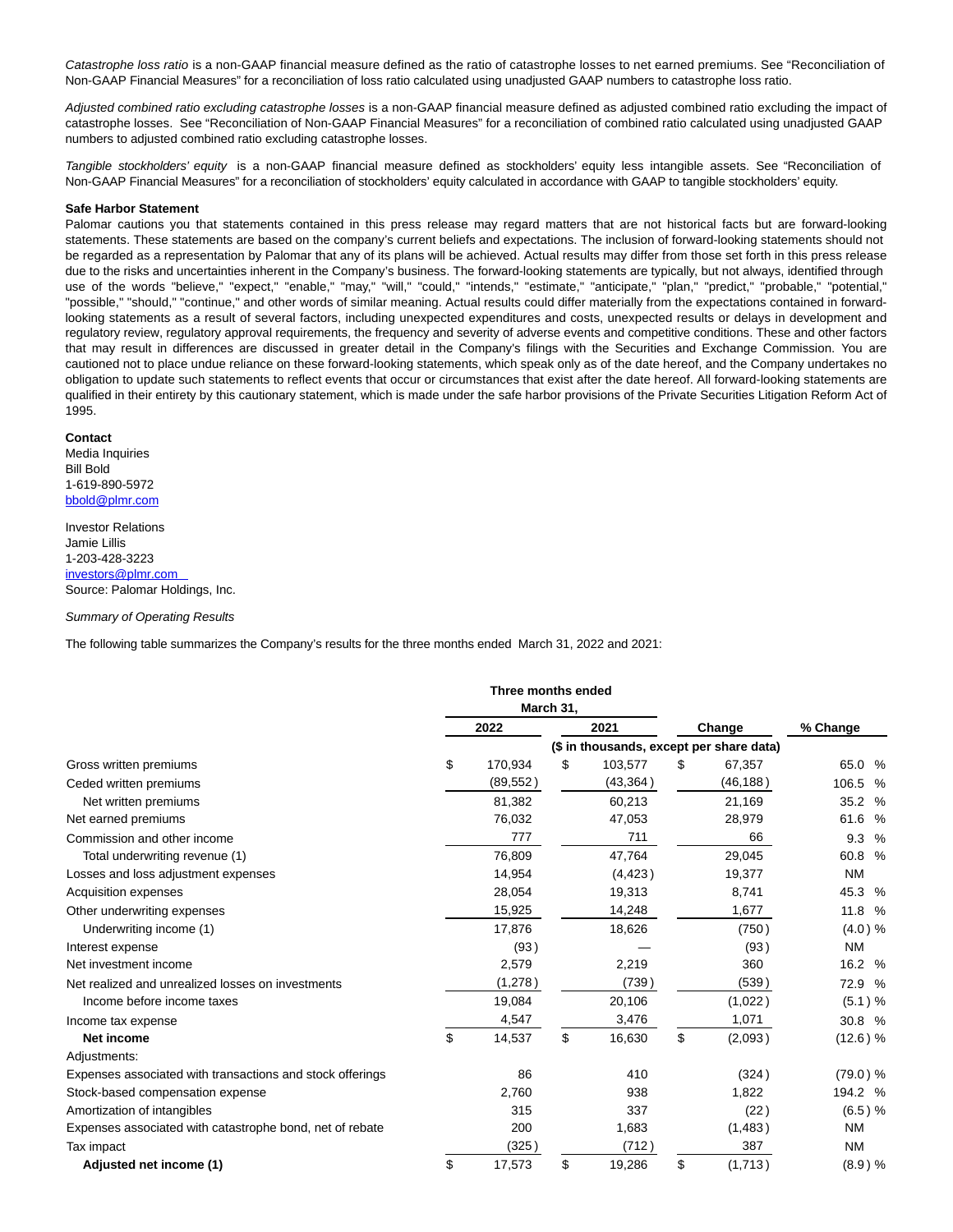| Key Financial and Operating Metrics                      |            |   |               |
|----------------------------------------------------------|------------|---|---------------|
| Annualized return on equity                              | 15.0 %     |   | 18.0 %        |
| Annualized adjusted return on equity (1)                 | 18.1 %     |   | 20.8 %        |
| Loss ratio                                               | 19.7 %     |   | (9.4) %       |
| Expense ratio                                            | 56.8 %     |   | 69.8 %        |
| Combined ratio                                           | 76.5 %     |   | 60.4 %        |
| Adjusted combined ratio (1)                              | 72.1       | % | 53.3 %        |
| Diluted earnings per share                               | \$<br>0.56 |   | \$<br>0.63    |
| Diluted adjusted earnings per share (1)                  | \$<br>0.68 |   | \$<br>0.73    |
| Catastrophe losses                                       | \$<br>481  |   | \$<br>(9,631) |
| Catastrophe loss ratio (1)                               | 0.6        | % | (20.5) %      |
| Adjusted combined ratio excluding catastrophe losses (1) | 71.4       | % | 73.7 %        |
| NM- not meaningful                                       |            |   |               |

(1)- Indicates Non-GAAP financial measure- see above for definition of Non-GAAP financial measures and see below for reconciliation of Non-GAAP financial measures to their most directly comparable measures prepared in accordance with GAAP.

## Condensed Consolidated Balance sheets

## **Palomar Holdings, Inc. and Subsidiaries**

### **Condensed Consolidated Balance Sheets (unaudited)**

### **(in thousands, except shares and par value data)**

|                                                                                                                                                 | March 31,<br>2022 |             | December 31,<br>2021 |         |
|-------------------------------------------------------------------------------------------------------------------------------------------------|-------------------|-------------|----------------------|---------|
|                                                                                                                                                 |                   | (Unaudited) |                      |         |
| <b>Assets</b>                                                                                                                                   |                   |             |                      |         |
| Investments:<br>Fixed maturity securities available for sale, at fair value (amortized cost: \$461,206 in 2022; \$426,122                       |                   |             |                      |         |
| in 2021)                                                                                                                                        | \$                | 444,320     | \$                   | 432,682 |
| Equity securities, at fair value (cost: \$41,836 in 2022; \$31,834 in 2021)                                                                     |                   | 41,983      |                      | 33,261  |
| Total investments                                                                                                                               |                   | 486,303     |                      | 465,943 |
| Cash and cash equivalents                                                                                                                       |                   | 46,876      |                      | 50,284  |
| Restricted cash                                                                                                                                 |                   | 63          |                      | 87      |
| Accrued investment income                                                                                                                       |                   | 2,648       |                      | 2,725   |
| Premium receivable                                                                                                                              |                   | 94,615      |                      | 88,012  |
| Deferred policy acquisition costs                                                                                                               |                   | 54,977      |                      | 55,953  |
| Reinsurance recoverable on unpaid losses and loss adjustment expenses                                                                           |                   | 113,726     |                      | 127,947 |
| Reinsurance recoverable on paid losses and loss adjustment expenses                                                                             |                   | 32,082      |                      | 29,368  |
| Ceded unearned premiums                                                                                                                         |                   | 84,975      |                      | 58,315  |
| Prepaid expenses and other assets                                                                                                               |                   | 31,479      |                      | 37,072  |
| Property and equipment, net                                                                                                                     |                   | 483         |                      | 527     |
| Intangible assets, net                                                                                                                          |                   | 9,201       |                      | 9,501   |
| <b>Total assets</b>                                                                                                                             | \$                | 957,428     | \$                   | 925,734 |
| Liabilities and stockholders' equity                                                                                                            |                   |             |                      |         |
| Liabilities:                                                                                                                                    |                   |             |                      |         |
| Accounts payable and other accrued liabilities                                                                                                  | \$                | 26,561      | \$                   | 21,284  |
| Reserve for losses and loss adjustment expenses                                                                                                 |                   | 165,112     |                      | 173,366 |
| Unearned premiums                                                                                                                               |                   | 316,675     |                      | 284,665 |
| Ceded premium payable                                                                                                                           |                   | 47,318      |                      | 37,460  |
| Funds held under reinsurance treaty                                                                                                             |                   | 6,362       |                      | 10,882  |
| Deferred tax liabilities, net                                                                                                                   |                   |             |                      | 3,908   |
| Borrowings from credit agreements                                                                                                               |                   | 15,000      |                      |         |
| <b>Total liabilities</b>                                                                                                                        |                   | 577,028     |                      | 531,565 |
| Stockholders' equity:                                                                                                                           |                   |             |                      |         |
| Preferred stock, \$0.0001 par value, 5,000,000 shares authorized, 0 shares issued and outstanding as<br>of March 31, 2022 and December 31, 2021 |                   |             |                      |         |
| Common stock, \$0.0001 par value, 500,000,000 shares authorized, 25,231,571 and 25,428,929                                                      |                   |             |                      |         |
| shares issued and outstanding as of March 31, 2022 and December 31, 2021, respectively                                                          |                   | 3           |                      | 3       |
| Additional paid-in capital                                                                                                                      |                   | 322,048     |                      | 318,902 |
| Accumulated other comprehensive income (loss)                                                                                                   |                   | (13, 151)   |                      | 5,312   |
| Retained earnings                                                                                                                               |                   | 71,500      |                      | 69.952  |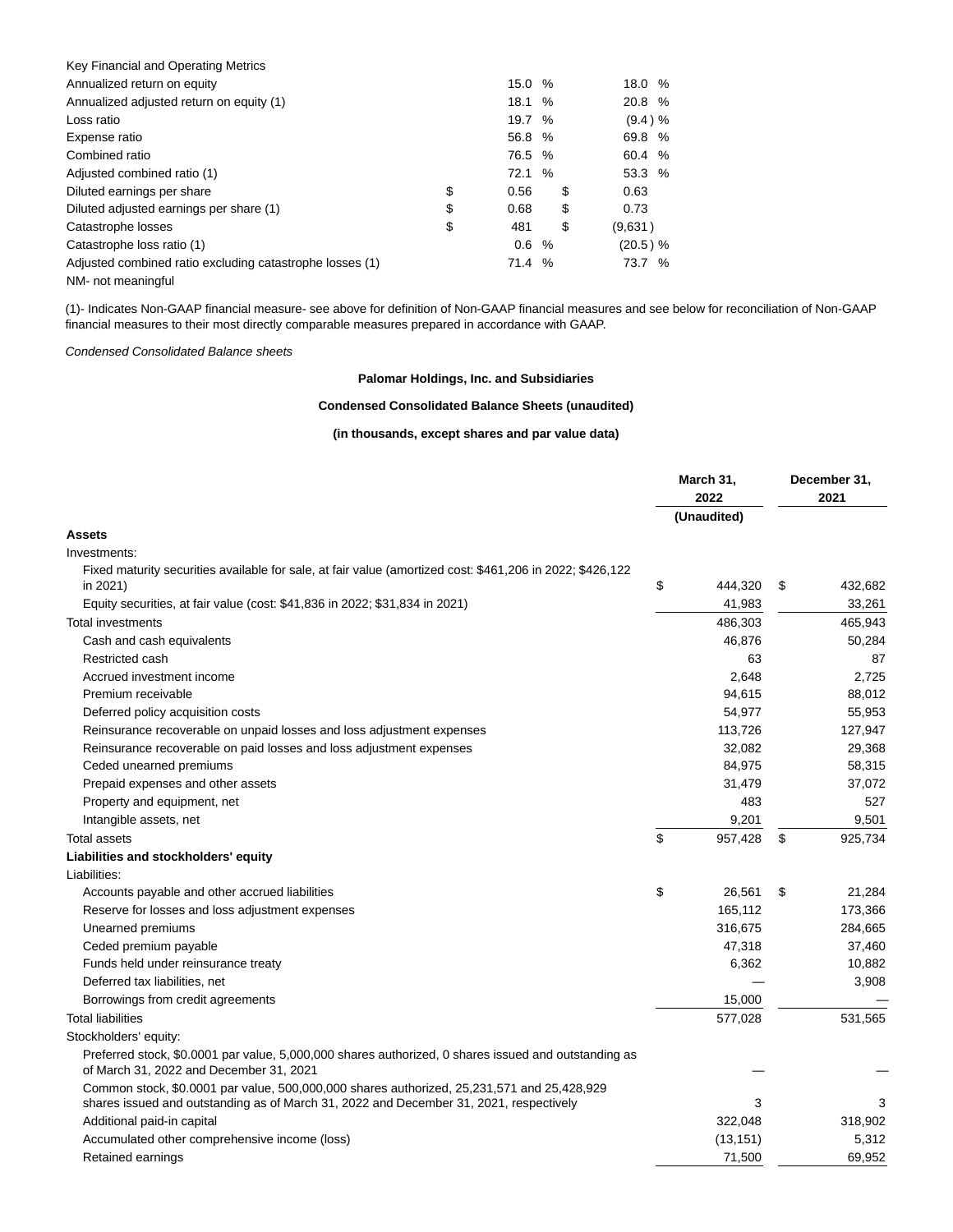Condensed Consolidated Income Statement

### **Palomar Holdings, Inc. and Subsidiaries**

# **Condensed Consolidated Statements of Income and Comprehensive Income (Unaudited)**

### **(in thousands, except shares and per share data)**

|                                                                                                      | <b>Three Months Ended</b><br>March 31, |               |
|------------------------------------------------------------------------------------------------------|----------------------------------------|---------------|
|                                                                                                      | 2022                                   | 2021          |
| <b>Revenues:</b>                                                                                     |                                        |               |
| Gross written premiums                                                                               | \$<br>170,934                          | \$<br>103,577 |
| Ceded written premiums                                                                               | (89, 552)                              | (43, 364)     |
| Net written premiums                                                                                 | 81,382                                 | 60,213        |
| Change in unearned premiums                                                                          | (5,350)                                | (13, 160)     |
| Net earned premiums                                                                                  | 76,032                                 | 47,053        |
| Net investment income                                                                                | 2,579                                  | 2,219         |
| Net realized and unrealized losses on investments                                                    | (1, 278)                               | (739)         |
| Commission and other income                                                                          | 777                                    | 711           |
| <b>Total revenues</b>                                                                                | 78,110                                 | 49,244        |
| <b>Expenses:</b>                                                                                     |                                        |               |
| Losses and loss adjustment expenses                                                                  | 14,954                                 | (4, 423)      |
| Acquisition expenses                                                                                 | 28,054                                 | 19,313        |
| Other underwriting expenses                                                                          | 15,925                                 | 14,248        |
| Interest expense                                                                                     | 93                                     |               |
| Total expenses                                                                                       | 59,026                                 | 29,138        |
| Income before income taxes                                                                           | 19,084                                 | 20,106        |
| Income tax expense                                                                                   | 4,547                                  | 3,476         |
| Net income                                                                                           | 14,537                                 | 16,630        |
| Other comprehensive income, net:                                                                     |                                        |               |
| Net unrealized losses on securities available for sale for the three months ended March 31, 2022 and |                                        |               |
| 2021, respectively                                                                                   | (18, 463)                              | (6, 199)      |
| Net comprehensive income (loss)                                                                      | \$<br>(3,926)                          | \$<br>10,431  |
| Per Share Data:                                                                                      |                                        |               |
| Basic earnings per share                                                                             | \$<br>0.57                             | \$<br>0.65    |
| Diluted earnings per share                                                                           | \$<br>0.56                             | \$<br>0.63    |
| Weighted-average common shares outstanding:                                                          |                                        |               |
| <b>Basic</b>                                                                                         | 25,362,179                             | 25,552,629    |
| <b>Diluted</b>                                                                                       | 25,899,290                             | 26,256,281    |

## Underwriting Segment Data

The Company has a single reportable segment and offers primarily earthquake, wind, inland marine, and flood insurance products. Gross written premiums (GWP) by product, location and company are presented below:

|                               | Three Months Ended March 31. |             |        |            |  |  |  |
|-------------------------------|------------------------------|-------------|--------|------------|--|--|--|
|                               | 2022                         |             | 2021   |            |  |  |  |
|                               | (\$ in thousands)            |             |        |            |  |  |  |
|                               |                              | % of        |        | $%$ of     |  |  |  |
|                               | Amount                       | <b>GWP</b>  | Amount | <b>GWP</b> |  |  |  |
| <b>Product</b>                |                              |             |        |            |  |  |  |
| <b>Residential Earthquake</b> | \$<br>46,336                 | $27.1\%$ \$ | 35,898 | 34.7%      |  |  |  |
| <b>Fronting Premiums</b>      | 29,845                       | 17.5%       |        | $0.0\%$    |  |  |  |
| <b>Commercial Earthquake</b>  | 25,144                       | 14.7%       | 21,277 | 20.5%      |  |  |  |
| <b>Inland Marine</b>          | 18,237                       | 10.7%       | 7,834  | 7.6%       |  |  |  |
| <b>Specialty Homeowners</b>   | 16,284                       | 9.5%        | 14,002 | 13.5%      |  |  |  |
| <b>Commercial All Risk</b>    | 11,210                       | 6.6%        | 8,190  | 7.9%       |  |  |  |
| Hawaii Hurricane              | 6,914                        | 4.0%        | 6,137  | 5.9%       |  |  |  |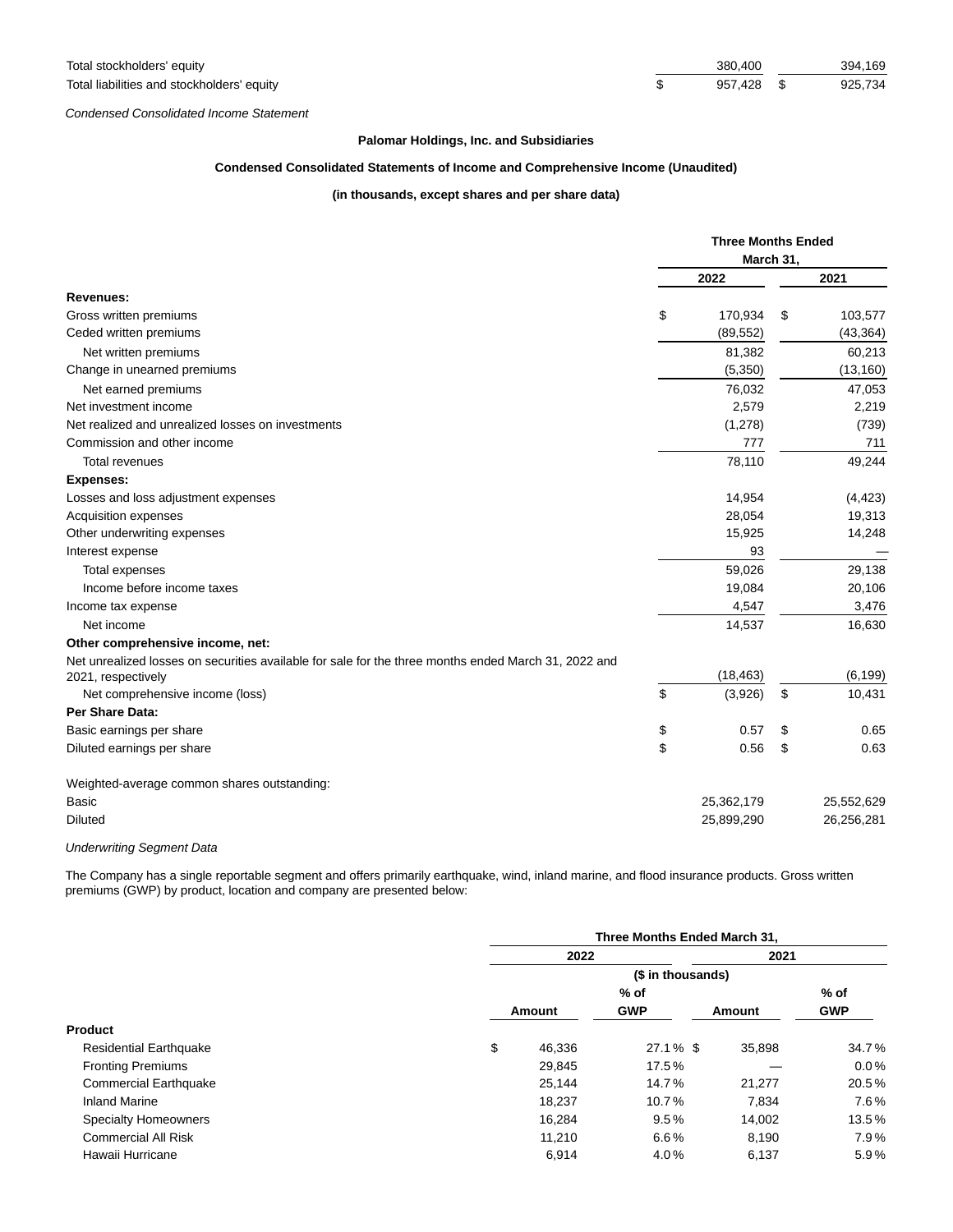| <b>Residential Flood</b>            | 2.993   | $.8\%$       | 2,283   | 2.2%   |
|-------------------------------------|---------|--------------|---------|--------|
| Other                               | 13.97′  | $9.1\%$      | 7,956   | 7.7%   |
| <b>Total Gross Written Premiums</b> | 170.934 | $100.0\%$ \$ | 103.577 | 100.0% |

|                                     | Three Months Ended March 31, |                   |         |            |  |  |  |
|-------------------------------------|------------------------------|-------------------|---------|------------|--|--|--|
|                                     | 2021<br>2022                 |                   |         |            |  |  |  |
|                                     |                              | (\$ in thousands) |         |            |  |  |  |
|                                     |                              | % of              |         | $%$ of     |  |  |  |
|                                     | Amount                       | <b>GWP</b>        | Amount  | <b>GWP</b> |  |  |  |
| <b>State</b>                        |                              |                   |         |            |  |  |  |
| California                          | \$<br>68,718                 | 40.2% \$          | 50,502  | 48.8%      |  |  |  |
| Texas                               | 18,979                       | 11.1%             | 11,054  | 10.7%      |  |  |  |
| Hawaii                              | 8,540                        | 5.0%              | 6,920   | 6.7%       |  |  |  |
| Washington                          | 6,881                        | 4.0%              | 4,088   | 3.9%       |  |  |  |
| Florida                             | 4,962                        | 2.9%              | 6,058   | 5.8%       |  |  |  |
| Oregon                              | 4,373                        | $2.6\%$           | 2,904   | 2.8%       |  |  |  |
| <b>Illinois</b>                     | 4,273                        | 2.5%              | 2,522   | 2.4%       |  |  |  |
| North Carolina                      | 4,078                        | 2.4%              | 3,888   | $3.8\%$    |  |  |  |
| Other                               | 50,130                       | 29.3%             | 15,641  | 15.1%      |  |  |  |
| <b>Total Gross Written Premiums</b> | \$<br>170,934                | 100.0% \$         | 103,577 | 100.0%     |  |  |  |

|                                     | Three Months Ended March 31, |         |                   |  |         |            |
|-------------------------------------|------------------------------|---------|-------------------|--|---------|------------|
|                                     |                              | 2022    |                   |  | 2021    |            |
|                                     |                              |         | (\$ in thousands) |  |         |            |
|                                     |                              |         | $%$ of            |  |         | $%$ of     |
|                                     |                              | Amount  | <b>GWP</b>        |  | Amount  | <b>GWP</b> |
| <b>Subsidiary</b>                   |                              |         |                   |  |         |            |
| <b>PSIC</b>                         | \$                           | 104.004 | $60.8\%$ \$       |  | 79,845  | 77.1%      |
| <b>PESIC</b>                        |                              | 66,930  | 39.2%             |  | 23,732  | 22.9%      |
| <b>Total Gross Written Premiums</b> | \$                           | 170,934 | $100.0\%$ \$      |  | 103,577 | 100.0%     |

## Gross and net earned premiums

The table below shows the amount of premiums the Company earned on a gross and net basis and the Company's net earned premiums as a percentage of gross earned premiums for each period presented:

|                          | <b>Three Months Ended</b><br>March 31, |   |                   |              |          |
|--------------------------|----------------------------------------|---|-------------------|--------------|----------|
|                          | 2022                                   |   | 2021              | Change       | % Change |
|                          |                                        |   | (\$ in thousands) |              |          |
| Gross earned premiums    | \$<br>138.924                          | S | 91,293            | \$<br>47,631 | 52.2%    |
| Ceded earned premiums    | (62, 892)                              |   | (44, 240)         | (18,652)     | 42.2%    |
| Net earned premiums      | \$<br>76,032                           | S | 47,053            | \$<br>28,979 | 61.6%    |
| Net earned premium ratio | 54.7%                                  |   | 51.5%             |              |          |

Loss detail

|                                           |    | <b>Three Months Ended</b> |  |                   |          |             |
|-------------------------------------------|----|---------------------------|--|-------------------|----------|-------------|
|                                           |    | March 31,                 |  |                   |          |             |
|                                           |    | 2022<br>2021              |  | Change            | % Change |             |
|                                           |    |                           |  | (\$ in thousands) |          |             |
| Catastrophe losses                        | \$ | 481                       |  | (9,631)           | 10,112   | (105.0)     |
| Non-catastrophe losses                    |    | 14.473                    |  | 5,208             | 9,265    | 177.9%      |
| Total losses and loss adjustment expenses | S  | 14,954                    |  | (4, 423)          | 19,377   | $(438.1)$ % |

The following table represents a reconciliation of changes in the ending reserve balances for losses and loss adjustment expenses: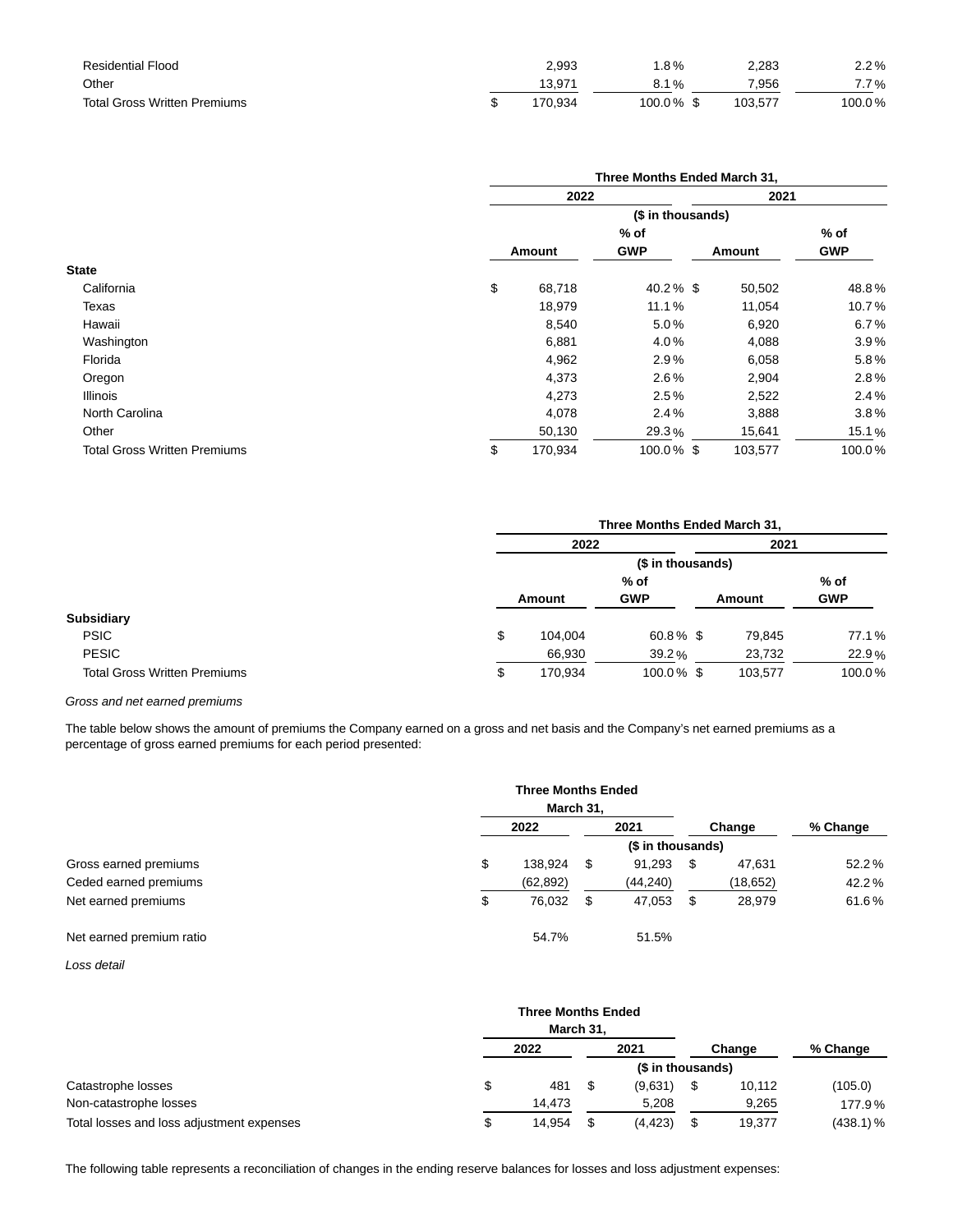|                                                                                                        |    | Three Months Ended March 31, |   |          |
|--------------------------------------------------------------------------------------------------------|----|------------------------------|---|----------|
|                                                                                                        |    | 2022                         |   | 2021     |
|                                                                                                        |    | (in thousands)               |   |          |
| Reserve for losses and LAE net of reinsurance recoverables at beginning of period                      | \$ | 45.419                       | S | 34.470   |
| Add: Incurred losses and LAE, net of reinsurance, related to:                                          |    |                              |   |          |
| Current year                                                                                           |    | 13.449                       |   | (1,696)  |
| Prior years                                                                                            |    | 1,505                        |   | (2,727)  |
| <b>Total incurred</b>                                                                                  |    | 14.954                       |   | (4, 423) |
| Deduct: Loss and LAE payments, net of reinsurance, related to:                                         |    |                              |   |          |
| Current year                                                                                           |    | 1,490                        |   | 1,680    |
| Prior years                                                                                            |    | 7,497                        |   | 9,351    |
| Total payments                                                                                         |    | 8.987                        |   | 11.031   |
| Reserve for losses and LAE net of reinsurance recoverables at end of period                            |    | 51,386                       |   | 19,016   |
| Add: Reinsurance recoverables on unpaid losses and LAE at end of period                                |    | 113,726                      |   | 188,448  |
| Reserve for losses and LAE gross of reinsurance recoverables on unpaid losses and LAE at end of period | S  | 165,112                      | S | 207.464  |

## Reconciliation of Non-GAAP Financial Measures

For the three ended March 31, 2022 and 2021, the Non-GAAP financial measures discussed above reconcile to their most comparable GAAP measures as follows:

Underwriting revenue

|                                                           | <b>Three Months Ended</b><br>March 31, |   |          |
|-----------------------------------------------------------|----------------------------------------|---|----------|
|                                                           | 2022                                   |   |          |
|                                                           | (in thousands)                         |   |          |
| Total revenue                                             | \$<br>78,110                           | S | 49,244   |
| Net investment income                                     | (2,579)                                |   | (2, 219) |
| Net realized and unrealized (gains) losses on investments | 739<br>1.278                           |   |          |
| Underwriting revenue                                      | \$<br>76,809                           | S | 47,764   |

Underwriting income

|                                                           | <b>Three Months Ended</b><br>March 31, |                |      |         |
|-----------------------------------------------------------|----------------------------------------|----------------|------|---------|
|                                                           | 2022                                   |                | 2021 |         |
|                                                           |                                        | (in thousands) |      |         |
| Income before income taxes                                | \$                                     | 19.084         | S    | 20,106  |
| Net investment income                                     |                                        | (2,579)        |      | (2,219) |
| Net realized and unrealized (gains) losses on investments |                                        | 1,278          |      |         |
| Underwriting income                                       | \$                                     | 17,876         |      | 18,626  |

## Adjusted net income

|                                                           | <b>Three Months Ended</b><br>March 31, |        |                |        |
|-----------------------------------------------------------|----------------------------------------|--------|----------------|--------|
|                                                           | 2022                                   |        |                | 2021   |
|                                                           |                                        |        | (in thousands) |        |
| Net income                                                | \$                                     | 14,537 | S              | 16.630 |
| Adjustments:                                              |                                        |        |                |        |
| Expenses associated with transactions and stock offerings |                                        | 86     |                | 410    |
| Stock-based compensation expense                          |                                        | 2,760  |                | 938    |
| Amortization of intangibles                               |                                        | 315    |                | 337    |
| Expenses associated with catastrophe bond, net of rebate  |                                        | 200    |                | 1,683  |
| Tax impact                                                |                                        | (325)  |                | (712)  |
| Adjusted net income                                       | \$                                     | 17,573 | S              | 19,286 |

Annualized adjusted return on equity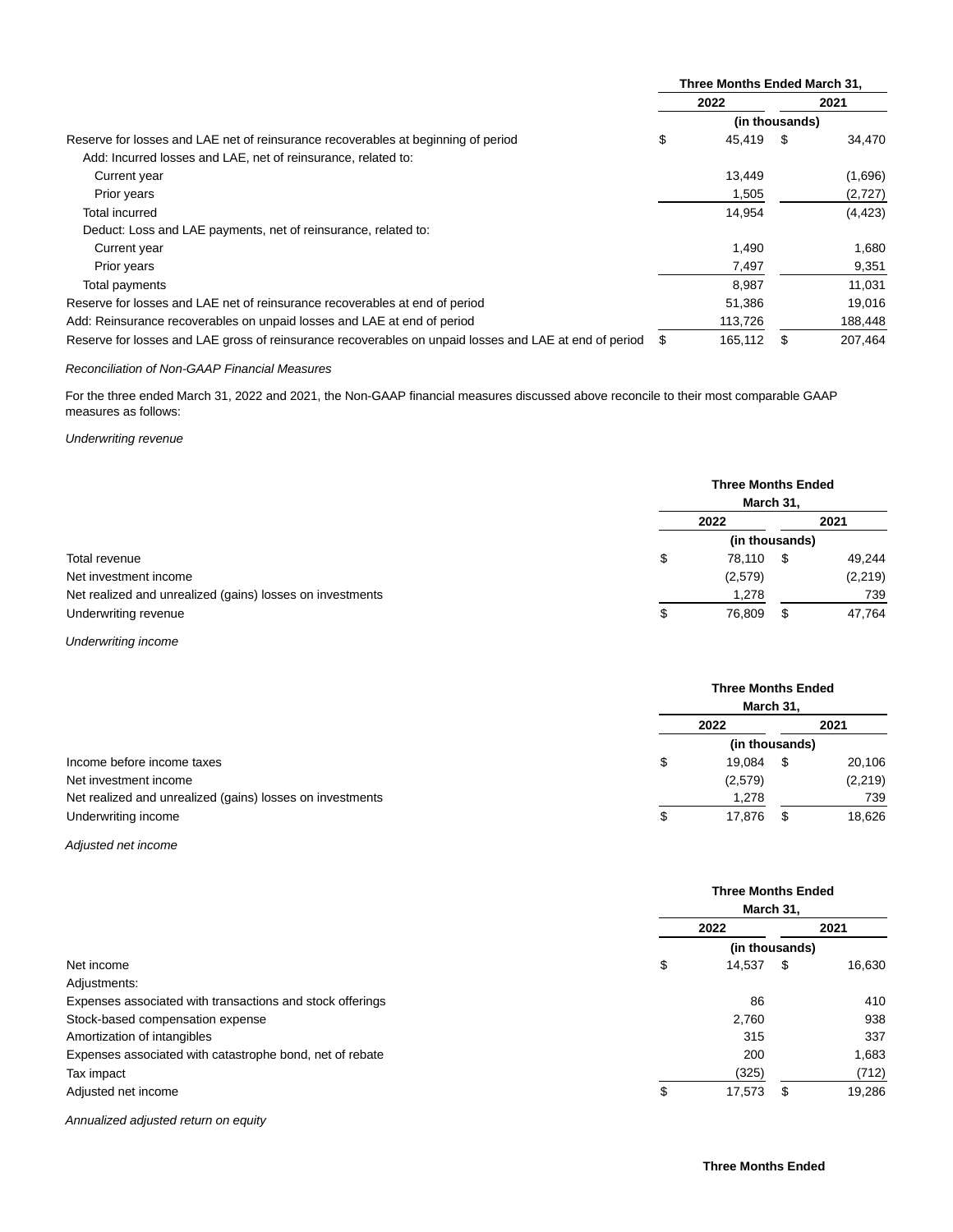|                                      | March 31,         |     |         |  |
|--------------------------------------|-------------------|-----|---------|--|
|                                      | 2022              |     | 2021    |  |
|                                      | (\$ in thousands) |     |         |  |
| Annualized adjusted net income       | 70.292            | \$. | 77,144  |  |
| Average stockholders' equity         | 387,284           |     | 370,048 |  |
| Annualized adjusted return on equity | 18.1%             |     | 20.8%   |  |

Adjusted combined ratio

|                                                                                                                                                     | <b>Three Months Ended</b><br>March 31. |                   |    |         |  |
|-----------------------------------------------------------------------------------------------------------------------------------------------------|----------------------------------------|-------------------|----|---------|--|
|                                                                                                                                                     | 2022                                   |                   |    | 2021    |  |
|                                                                                                                                                     |                                        | (\$ in thousands) |    |         |  |
| Numerator: Sum of losses and loss adjustment expenses, acquisition expenses, and other<br>underwriting expenses, net of commission and other income | J.                                     | 58,156            | S  | 28,427  |  |
| Denominator: Net earned premiums                                                                                                                    |                                        | 76,032            | S  | 47,053  |  |
| Combined ratio                                                                                                                                      |                                        | 76.5%             |    | 60.4%   |  |
| Adjustments to numerator:                                                                                                                           |                                        |                   |    |         |  |
| Expenses associated with transactions and stock offerings                                                                                           | \$                                     | (86)              | \$ | (410)   |  |
| Stock-based compensation expense                                                                                                                    |                                        | (2,760)           |    | (938)   |  |
| Amortization of intangibles                                                                                                                         |                                        | (315)             |    | (337)   |  |
| Expenses associated with catastrophe bond, net of rebate                                                                                            |                                        | (200)             |    | (1,683) |  |
| Adjusted combined ratio                                                                                                                             |                                        | 72.1%             |    | 53.3%   |  |

Diluted adjusted earnings per share

|                                                     | <b>Three Months Ended</b><br>March 31, |        |  |            |
|-----------------------------------------------------|----------------------------------------|--------|--|------------|
|                                                     |                                        | 2022   |  | 2021       |
|                                                     | (in thousands, except per share data)  |        |  |            |
| Adjusted net income                                 |                                        | 17,573 |  | 19,286     |
| Weighted-average common shares outstanding, diluted | 25,899,290                             |        |  | 26,256,281 |
| Diluted adjusted earnings per share                 |                                        | 0.68   |  | 0.73       |

Catastrophe loss ratio

|                                                | <b>Three Months Ended</b><br>March 31, |                   |   |            |  |
|------------------------------------------------|----------------------------------------|-------------------|---|------------|--|
|                                                | 2022                                   |                   |   | 2021       |  |
| Numerator: Losses and loss adjustment expenses |                                        | (\$ in thousands) |   |            |  |
|                                                |                                        | 14,954            | S | (4, 423)   |  |
| Denominator: Net earned premiums               |                                        | 76,032            | Ъ | 47,053     |  |
| Loss ratio                                     |                                        | 19.7%             |   | (9.4)%     |  |
| Numerator: Catastrophe losses                  |                                        | 481               | S | (9,631)    |  |
| Denominator: Net earned premiums               |                                        | 76,032            |   | 47,053     |  |
| Catastrophe loss ratio                         |                                        | $0.6\%$           |   | $(20.5)$ % |  |

Adjusted combined ratio excluding catastrophe losses

|                                                                                                                                                     | <b>Three Months Ended</b><br>March 31, |        |  |        |
|-----------------------------------------------------------------------------------------------------------------------------------------------------|----------------------------------------|--------|--|--------|
|                                                                                                                                                     | 2022                                   |        |  | 2021   |
|                                                                                                                                                     | (\$ in thousands)                      |        |  |        |
| Numerator: Sum of losses and loss adjustment expenses, acquisition expenses, and other<br>underwriting expenses, net of commission and other income |                                        | 58,156 |  | 28,427 |
| Denominator: Net earned premiums                                                                                                                    |                                        | 76,032 |  | 47,053 |
| Combined ratio                                                                                                                                      |                                        | 76.5%  |  | 60.4%  |